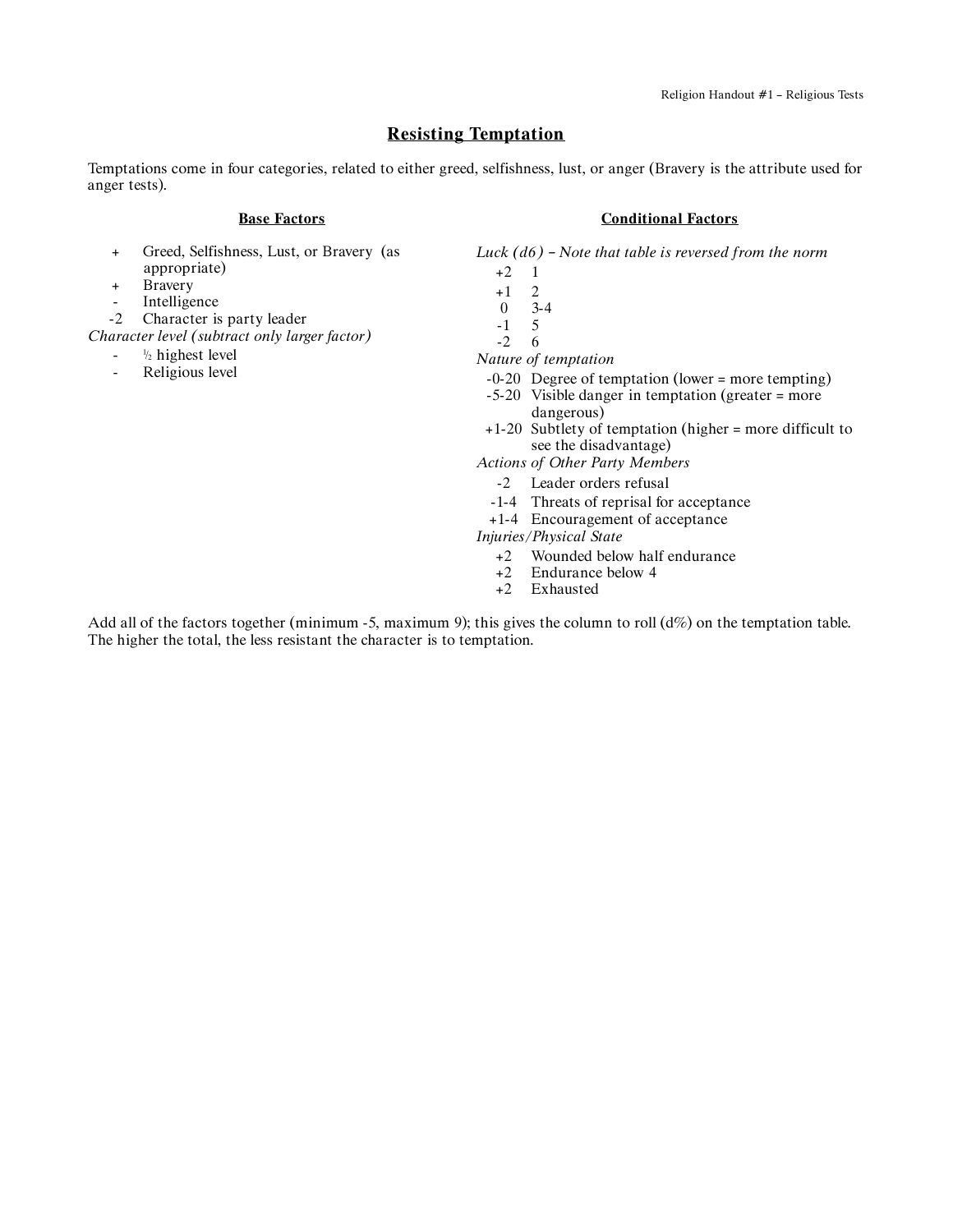### **Spontaneous Religious Inspiration**

Inspiration is the state of being filled with the awe and majesty of one's deity. Characters can be inspired at religious ceremonies of their deity (see section on ceremonial morale increase), they may pray to the deity for inspiration (see section on appeals), or they can be spontaneously inspired. The rules below deal with spontaneous inspiration only. This is checked for in the following circumstances:

- Whenever a character meets a the criteria to gain any of the bonus circumstantial factors listed below (note that these are different for Norse pagans than for Christians/Satanists).
- At the GM's discretion.

Character's may not test for inspiration if they meet any of the following criteria:

• Not in good standing with their deity (i.e., Piety Band – or Impiety Band, for Satanists – is 2 or less)

- **Demoralized**
- Exhausted<br>• Injured to
- Injured to  $\frac{1}{2}$  or below of their endurance

#### **Base Factors**

- $+$   $\frac{1}{2}$  Religious Level
- Religious Rank

*Faith*

- -1 0-8
- 0 9-13
- +1 14-17
- +2 18+

*Intelligence (Norse pagans only)*

- +2 1-6
- +1 7-9
- $0 \t 10+$

*Previous Inspiration*

- +1 Character has been previously inspired
- +3 Character is usually inspired

### **Conditional Factors**

+ 2 x Piety (Impiety) Band\* *Luck (d6)*

- -2 1 -1 2
- 0 3-4
- +1 5
- +2 6

#### *Bonus Circumstantial Factors (any religion)*

*Facing danger from servants of an enemy religion*

- +3 First time
- +1 Subsequent times

*Witnessing a successful appeal for intervention from character's deity*

- +2 Character was the appellant
- +1 Someone else was the appellant

*Being rescued*

- +3 From death
- +2 From demonic possession (not for Satanists)
- +1 From injury or captivity
- +1 By intervention of character's deity

*For characters in Piety/Impiety Band 5+*

+2 After any notable victory, success, relief from danger, or illness

*Bonus Circumstantial Factors (Norse pagans only)*

- +3 In pitched battle
- +2 Facing danger from superior enemies<br>+2 Drunk
- Drunk
- +1 Provoked by enemies
- +1 Subjected to stirring poetry

\* This can, of course, be negative.

Add all factors together and multiply by 3. This is the target number to roll under on d%.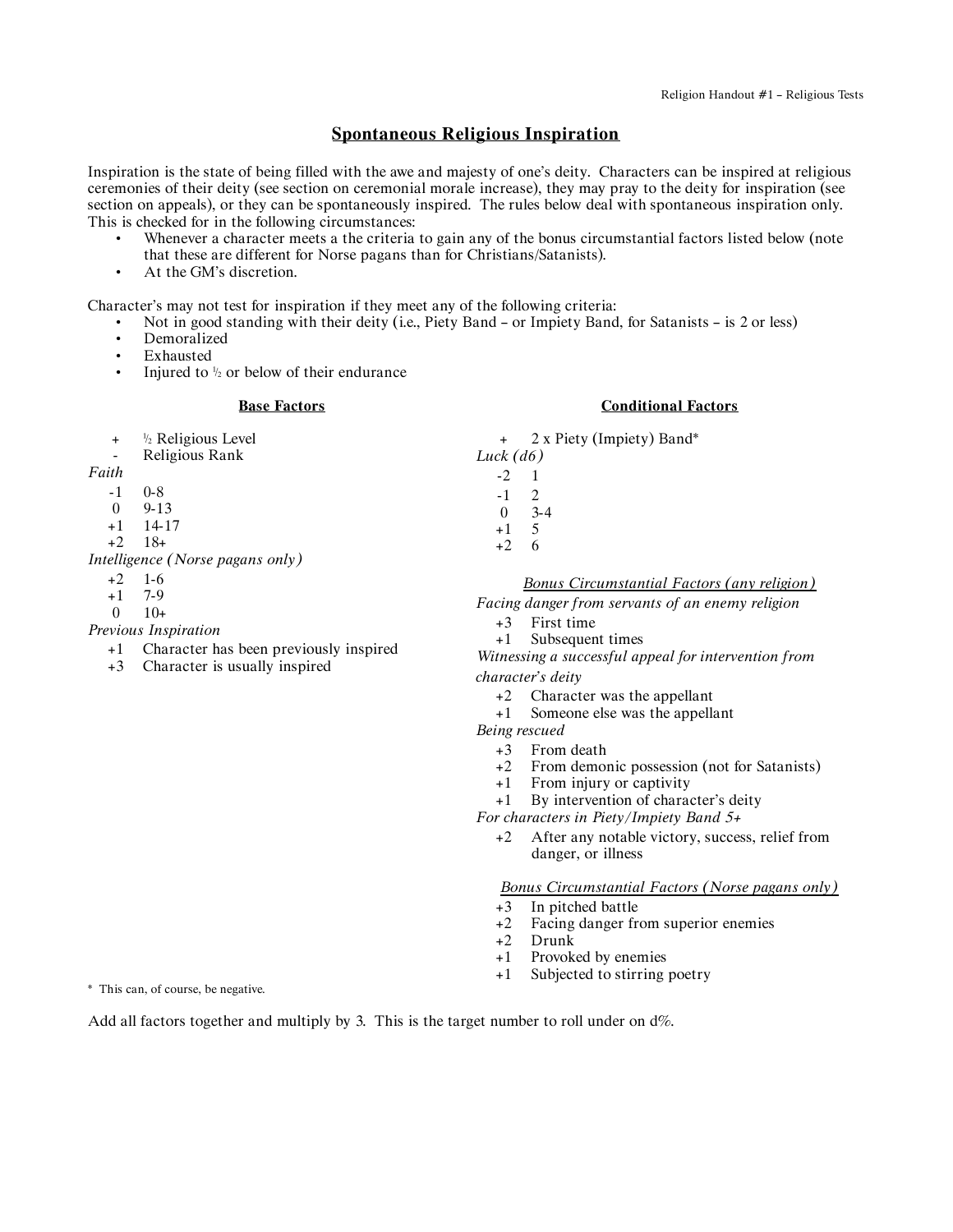## **Ceremonial Morale Increase**

Religious ceremonies can increase the morale of those present or participating, including the cleric performing them. They may also cause those present to be inspired. Presence at or participation in the religious ceremony of another religion may instead *decrease* morale.

Ceremonies which increase morale also have a chance of inspiring those affected.

| <b>Base Factors (of officiant)</b>                              | <b>Conditional Factors</b>                                       |
|-----------------------------------------------------------------|------------------------------------------------------------------|
| This factor applies to the officiant, only if he is eligible to | These factors apply separately to each participant eligible      |
| test as a participant:                                          | to test.                                                         |
| for officiating<br>$+2$                                         | 2 x Piety (Impiety) Band of the participant<br>$+$               |
| These factors apply to each person eligible to test:            | $\frac{1}{2}$ Piety (Impiety) Band of the officiant<br>$\ddot{}$ |
| $\frac{1}{2}$ Religious Level<br>$\ddot{}$                      | Ceremonial morale factor (see below)<br>$\ddot{}$                |
| <sup>1/2</sup> Religious Rank<br>$+$                            | Luck $(d6)$                                                      |
|                                                                 | $-2.$                                                            |
| <b>Base Factors (of participants)</b>                           | 2<br>$-1$                                                        |
| This factor applies separately to each participant eligible to  | $\Omega$<br>$3-4$                                                |
| test - the officiant may also be included as a participant.     | 5<br>$+1$                                                        |
| Faith                                                           | $+2$<br>6                                                        |
| $0 - 8$<br>- 1                                                  | Participation                                                    |
| $9 - 13$<br>$\theta$                                            | Passive attendance *                                             |
| $14+$<br>$+1$                                                   | Active participation *<br>$+1$                                   |
|                                                                 | Per other ceremony attended in last 24 hours<br>-1               |
|                                                                 |                                                                  |

*\* does not apply to officiant if he is eligible to test*

Add all of the factors together (minimum 5, maximum 20); this gives the column to roll (d6) on the ceremonial morale table. This table gives both the increase in morale and the percent chance of inspiration.